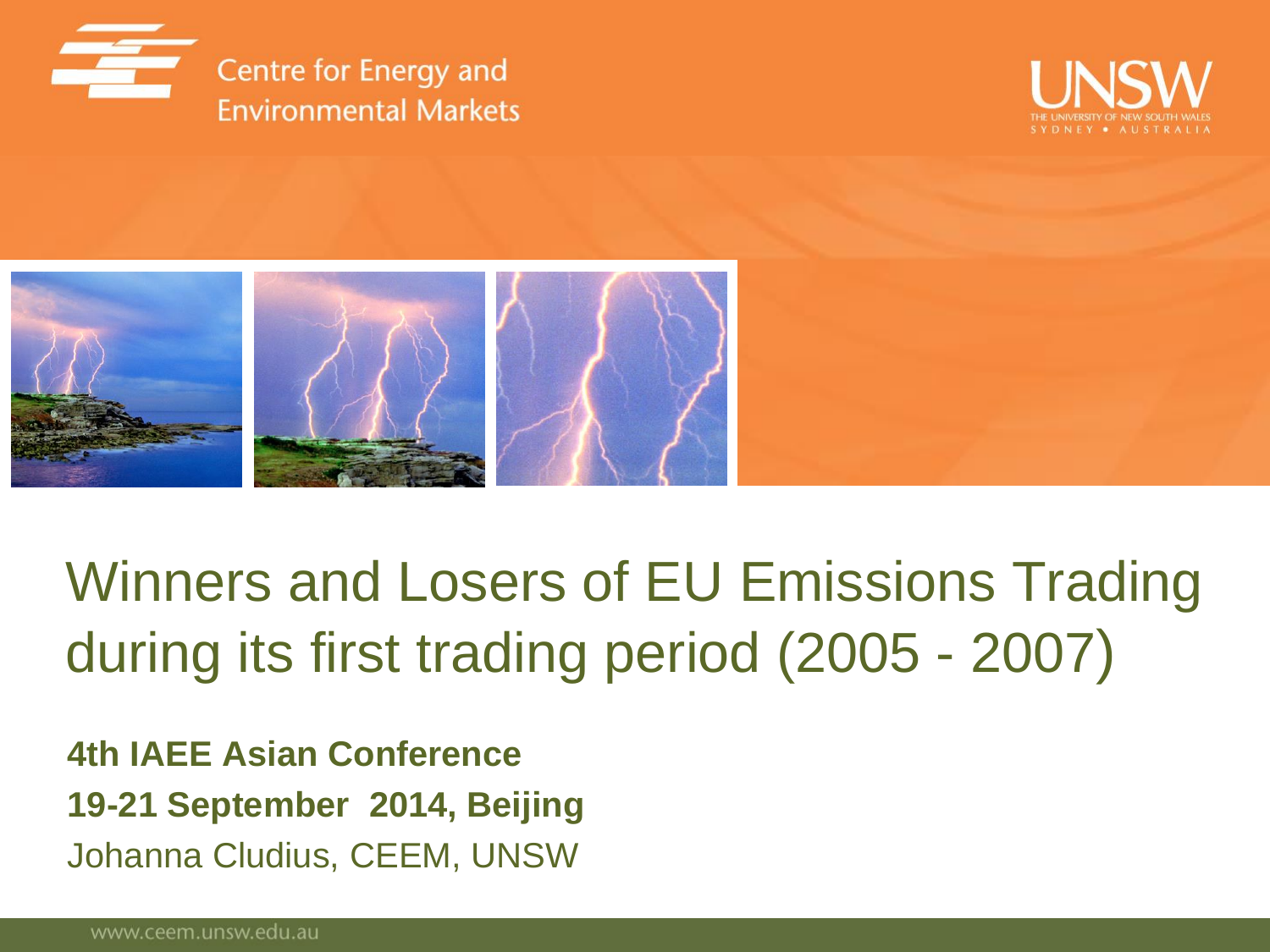



## **Ways to become a 'winner'**

- **Sell overallocation** 
	- Engage in EUA-CER swaps
- Speculate on carbon market
	- Offer (costly) brokerage and other services to liable firms
- Pass-through carbon cost to consumers over and above actual costs incurred

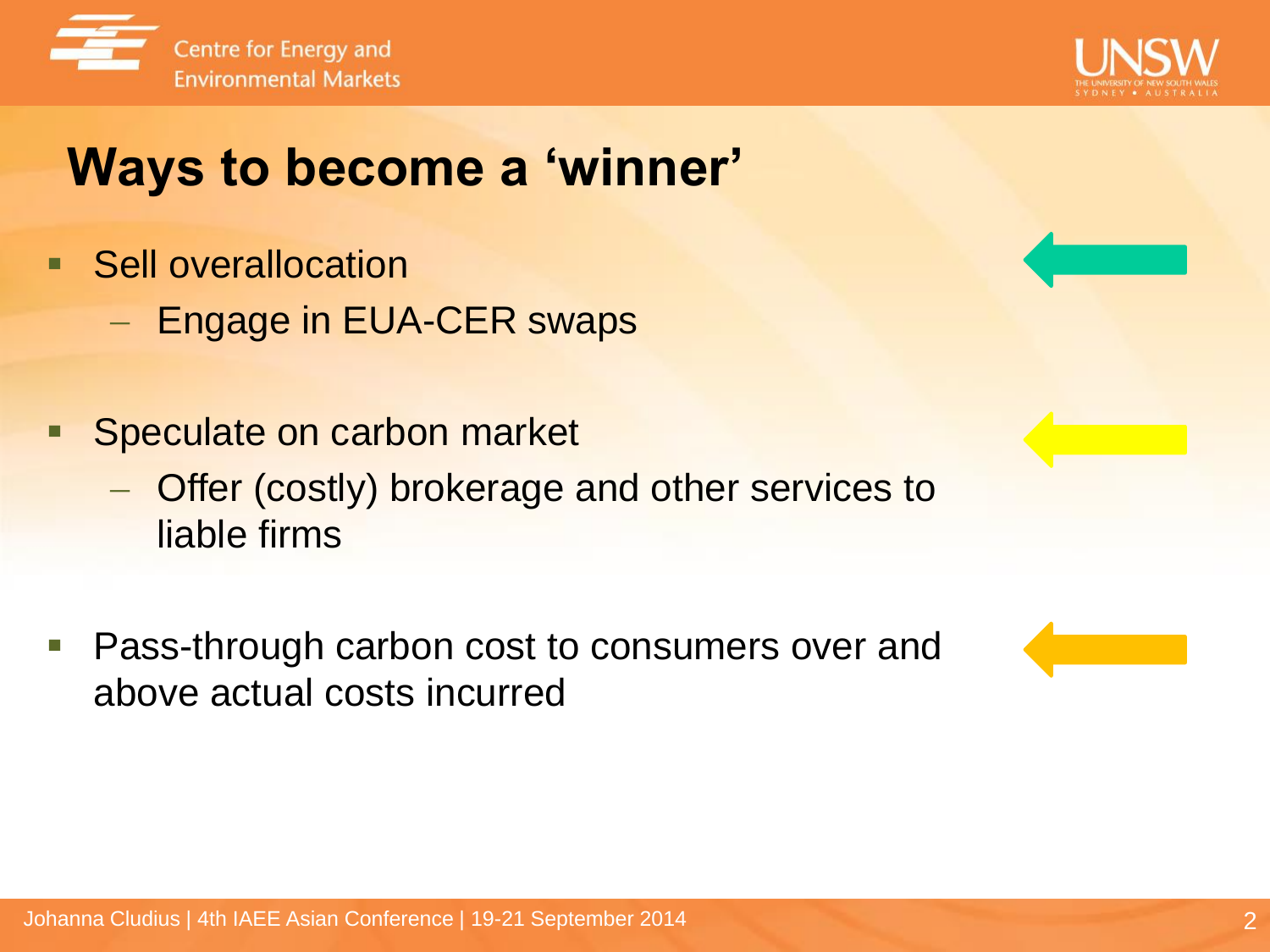



### **Data**

- Datasets available on the EU Transaction Log (EUTL) / CITL *http://ec.europa.eu/environment/ets/*
	- Operator Holding Accounts
	- Person Holding Accounts
	- Transfer Dataset

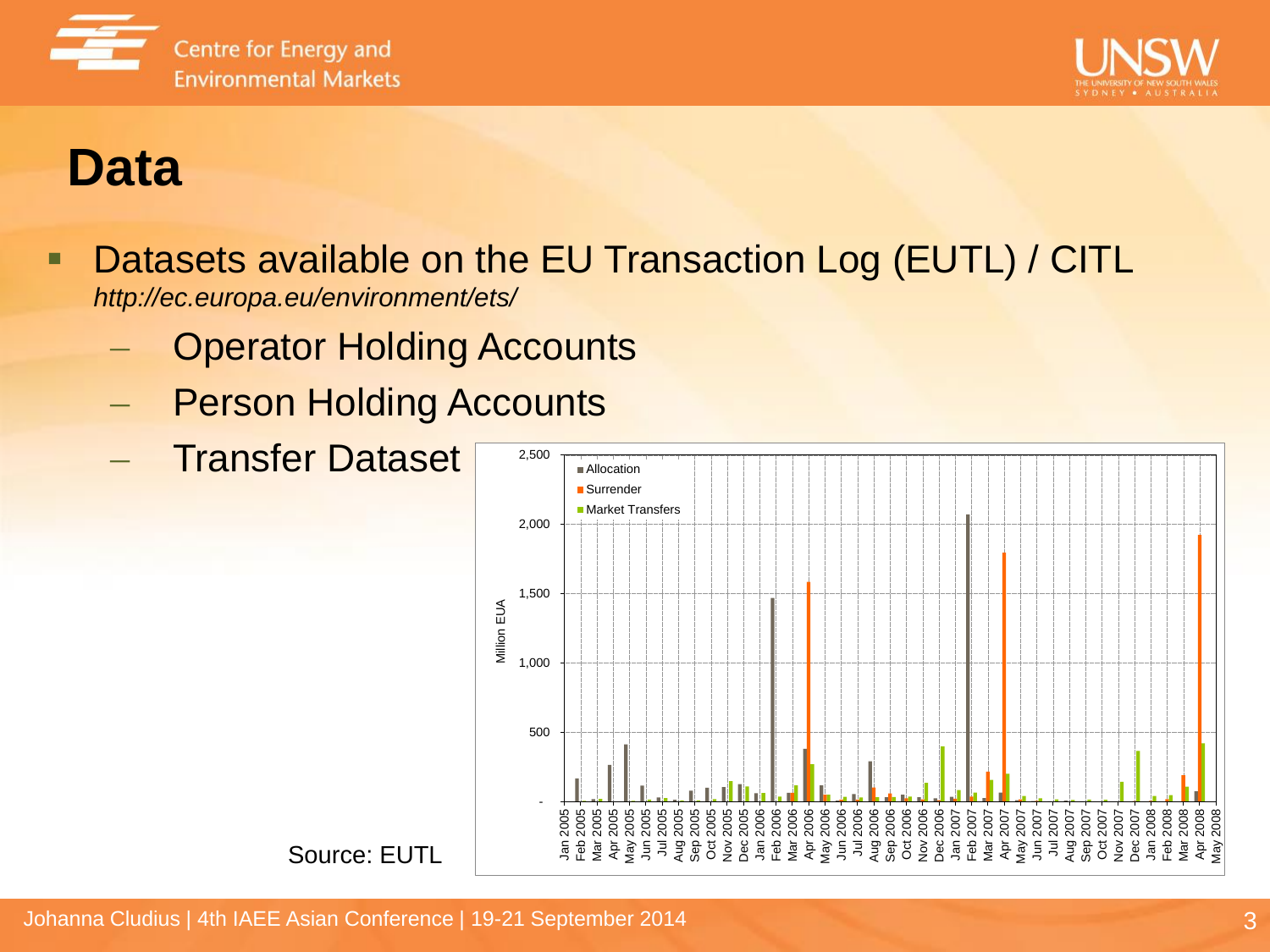



## **Enhancing the dataset**

- Linking datasets
- Aggregation from installation to parent company level (Jaraite et al. 2013) *http://fsr.eui.eu/CPRU/EUTLTransactionData.aspx*
- **Defining transfer categories** 
	- Admin vs. market transfers (cf. Martino and Trotignon 2013)
	- Intra- vs. inter-company transfers

|             |                   | <b>Period I - Acquired</b> |              | <b>Period I - Transferred</b> |                   |       |              |
|-------------|-------------------|----------------------------|--------------|-------------------------------|-------------------|-------|--------------|
|             | <b>Market</b>     |                            |              |                               | <b>Market</b>     |       | <b>Total</b> |
| Volume (Mt) | inter-<br>company | intra-<br>company          | <b>Admin</b> | <b>Total</b>                  | inter-<br>company | Admin |              |
|             | .750              | .603                       | 6,224        | 9,576                         | ,750              | 6,051 | 9,403        |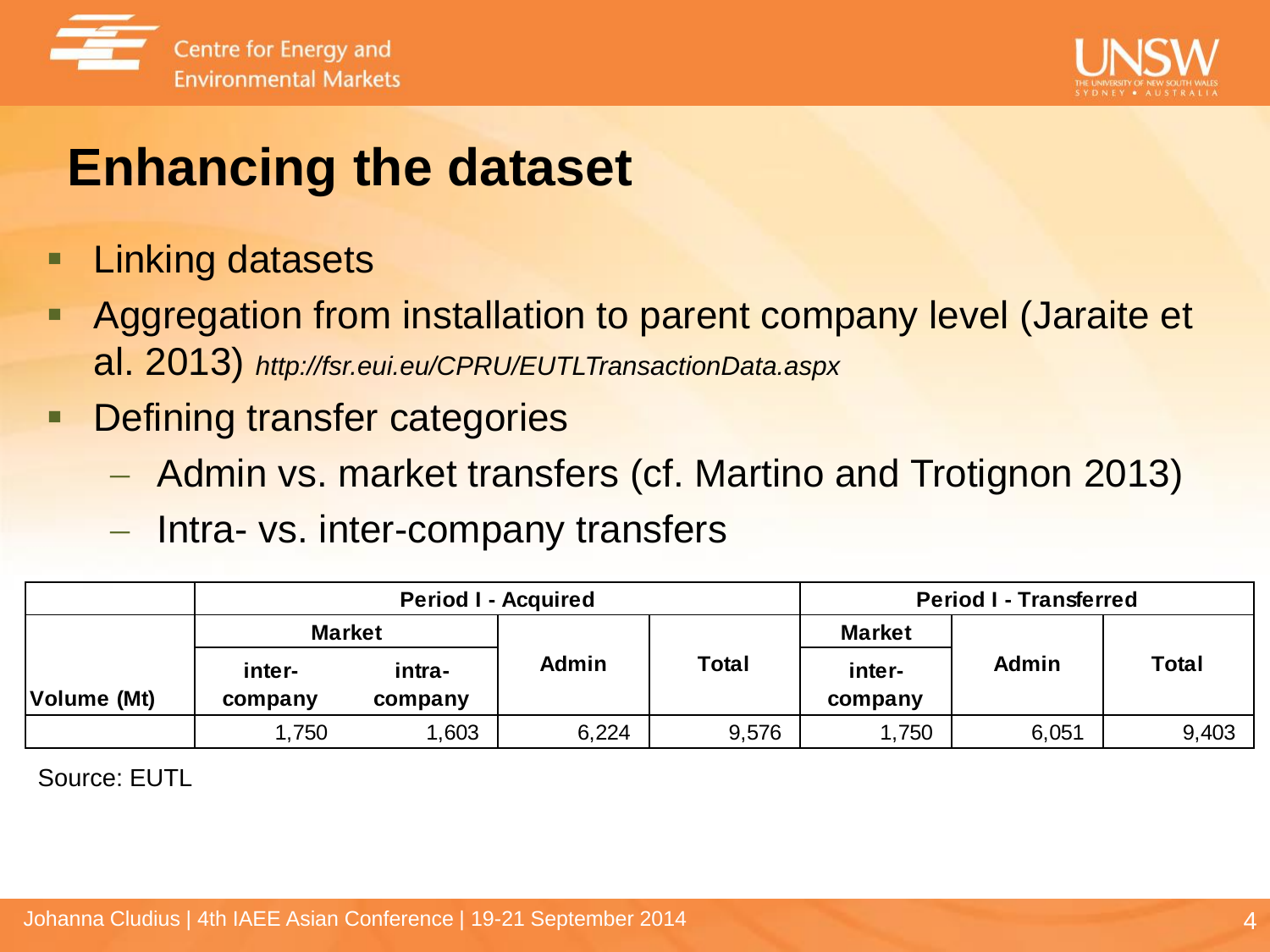



# **Adding prices**

**EUTL dataset contains no information on** 

- Time of trade (only physical delivery)
- Price employed



Source: Point Carbon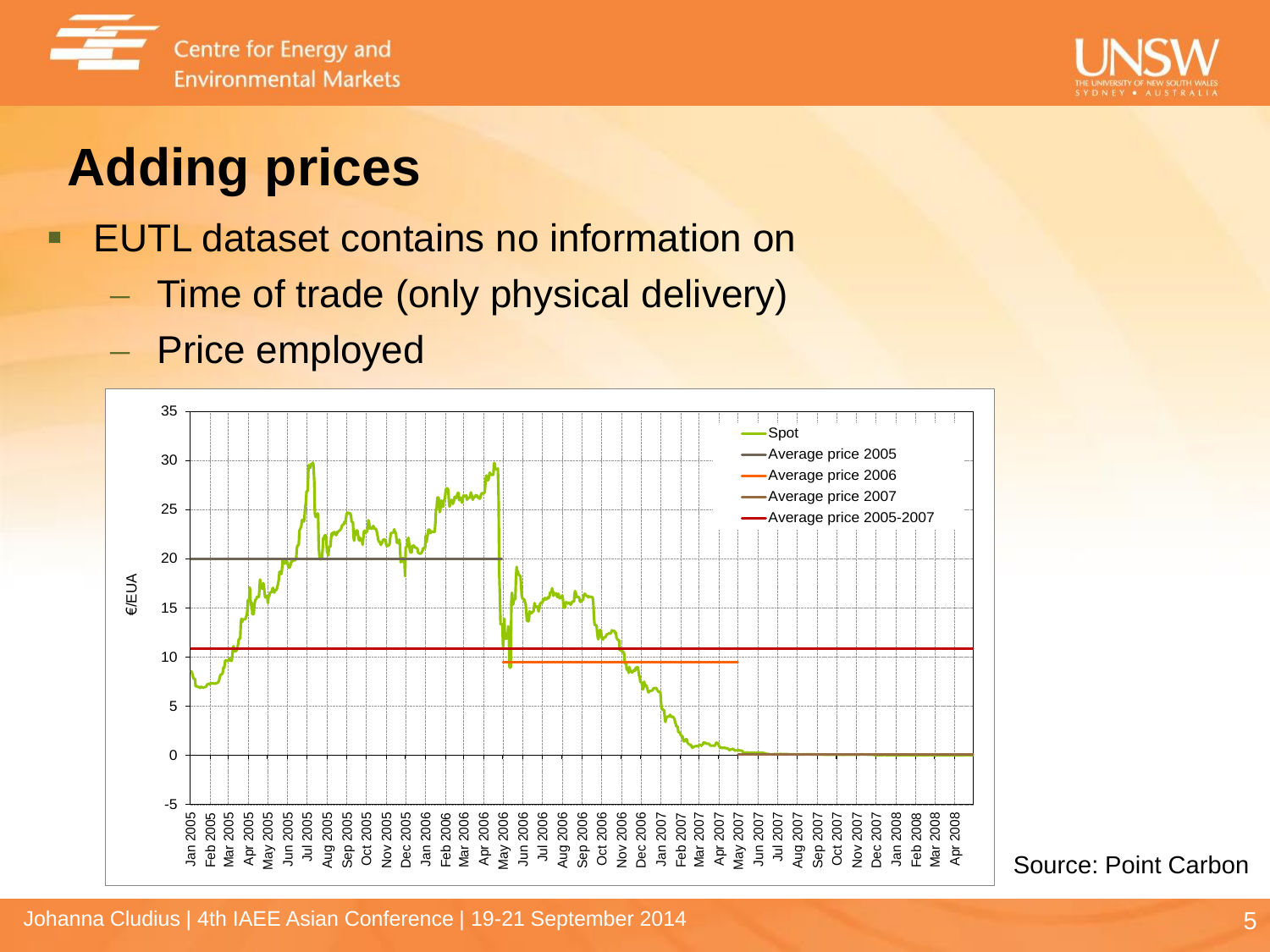



# **Spot, forwards and futures**



Source: EUTL, Point Carbon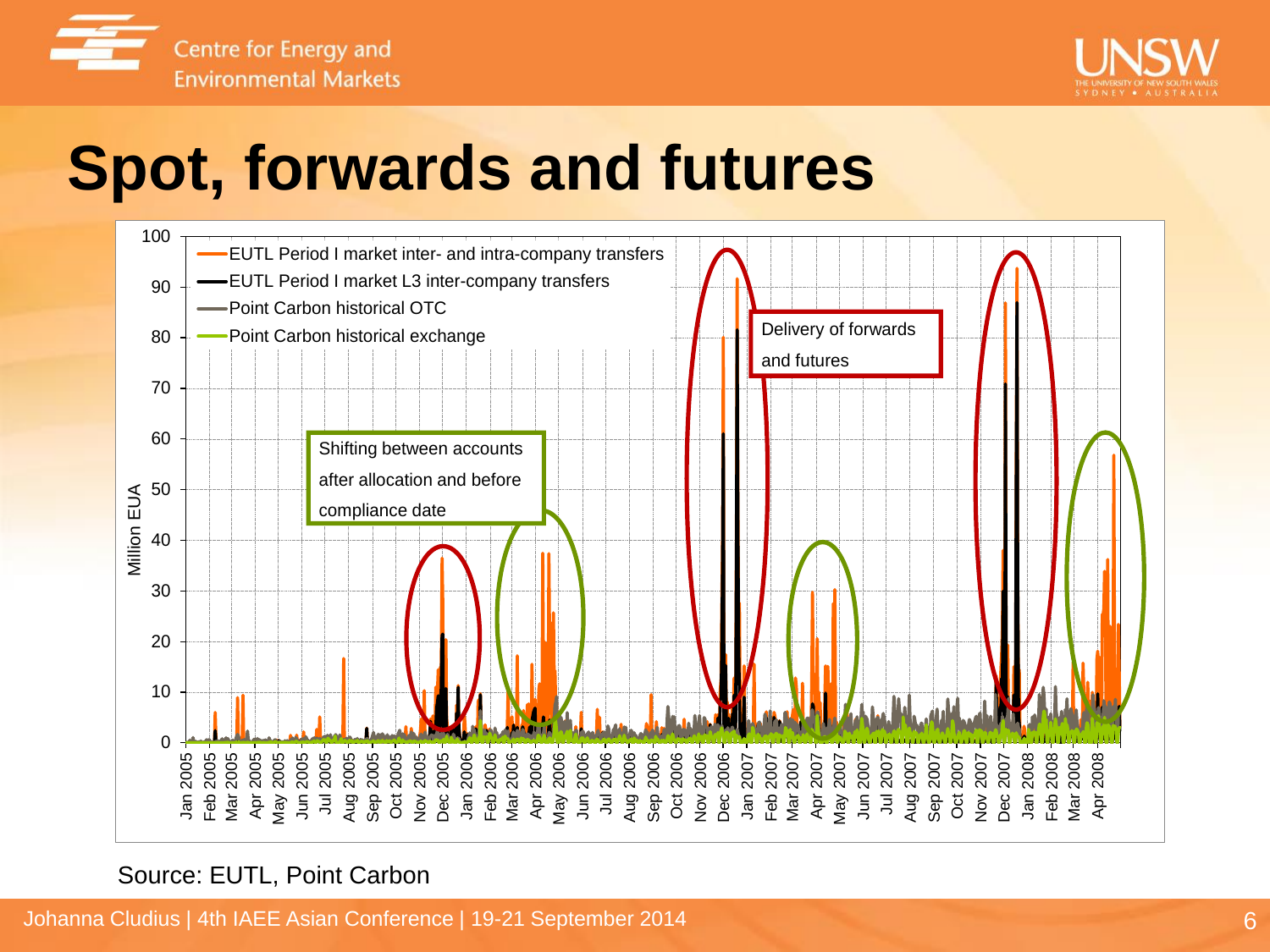



### **Most active entities on clearing days**

|                               |                                                | Representing a share of                                           |                                                                |                              |                                                | Representing a share of                                           |                                                                |  |  |
|-------------------------------|------------------------------------------------|-------------------------------------------------------------------|----------------------------------------------------------------|------------------------------|------------------------------------------------|-------------------------------------------------------------------|----------------------------------------------------------------|--|--|
| Company                       | Volume on<br>forward /<br>futures<br>days (Mt) | <b>The</b><br>company's<br>total trading<br>volume in<br>Period I | <b>Total trading</b><br>volume on<br>forward /<br>futures days | Company                      | Volume on<br>forward /<br>futures days<br>(Mt) | <b>The</b><br>company's<br>total trading<br>volume in<br>Period I | <b>Total trading</b><br>volume on<br>forward /<br>futures days |  |  |
| Clearing house, exchange      |                                                |                                                                   |                                                                | <b>Utilitlies</b>            |                                                |                                                                   |                                                                |  |  |
| <b>LCH Clearnet</b>           | 204                                            | 91%                                                               | 17%                                                            | <b>ELECTRICITE DE FRANCE</b> | 40                                             | 67%                                                               | 3%                                                             |  |  |
| NASDAQ OMX (Nordpool)         | 9                                              | 11%                                                               | 1%                                                             | <b>RWE AG</b>                | 28                                             | 42%                                                               | 2%                                                             |  |  |
| <b>CDC</b>                    | 6                                              | 5%                                                                | $1\%$                                                          | <b>E.ON SE</b>               | 25                                             | 35%                                                               | 2%                                                             |  |  |
| <b>Financial actors</b>       |                                                |                                                                   |                                                                | <b>SSE PLC</b>               | 22                                             | 60%                                                               | 2%                                                             |  |  |
| UBS AG*                       | 119                                            | 82%                                                               | 10%                                                            | <b>ENEL SPA</b>              | 18                                             | 27%                                                               | 2%                                                             |  |  |
| <b>Calyon Financial</b>       | 71                                             | 89%                                                               | 6%                                                             | <b>ENBW AG</b>               | 18                                             | 57%                                                               | 1%                                                             |  |  |
| <b>BARCLAYS PLC*</b>          | 68                                             | 43%                                                               | 6%                                                             | <b>GDF</b>                   | 16                                             | 19%                                                               | 1%                                                             |  |  |
| <b>AGEAS SA/NV*</b>           | 34                                             | 38%                                                               | 3%                                                             | <b>ESSENT N.V.</b>           | 16                                             | 59%                                                               | 1%                                                             |  |  |
| <b>BNP PARIBAS*</b>           | 33                                             | 72%                                                               | 3%                                                             | ALLIANDER N.V.               | 15                                             | 41%                                                               | 1%                                                             |  |  |
| <b>IMORGAN STANLEY*</b>       | 25                                             | 58%                                                               | 2%                                                             | <b>IBERDROLA SA</b>          | 14                                             | 67%                                                               | 1%                                                             |  |  |
| IGOLDMAN SACHS GROUP*         | 25                                             | 78%                                                               | 2%                                                             | <b>CENTRICA PLC</b>          | 13                                             | 35%                                                               | 1%                                                             |  |  |
| <b>SOCIETE GENERALE</b>       | 18                                             | 48%                                                               | 1%                                                             | <b>DRAX GROUP PLC</b>        | 12                                             | 56%                                                               | 1%                                                             |  |  |
| IROYAL BANK OF SCOTLAND       | 13                                             | 49%                                                               | 1%                                                             | CEZA.S.                      | 12                                             | 67%                                                               | 1%                                                             |  |  |
| ICOMMERZBANK AG               | 13                                             | 37%                                                               | 1%                                                             | <b>VATTENFALL AB</b>         | 12                                             | 35%                                                               | 1%                                                             |  |  |
| ISAL. OPPENHEIM JR. & CIE. *  | 9                                              | 53%                                                               | 1%                                                             | Deeside Power Limited        | 8                                              | 25%                                                               | 1%                                                             |  |  |
| INUCLEAR LIABILITIES FUND     | 9                                              | 74%                                                               | 1%                                                             | <b>VEOLIA ENVIRONNEMENT</b>  | 7                                              | 33%                                                               | 1%                                                             |  |  |
| <b>IPCE</b> Investors         | 8                                              | 67%                                                               | 1%                                                             | Sempra Energy Europe Ltd.    | $\overline{7}$                                 | 44%                                                               | 1%                                                             |  |  |
| IMERRILL LYNCH & CO.*         | 8                                              | 34%                                                               | $1\%$                                                          | Energy                       |                                                |                                                                   |                                                                |  |  |
| <b>DEUTSCHE BANK AG*</b><br>6 |                                                | 33%                                                               | 1%                                                             | IROYAL DUTCH SHELL           | 24                                             | 41%                                                               | 2%                                                             |  |  |
|                               | Industry                                       |                                                                   |                                                                | <b>BP PLC</b>                | 18                                             | 41%                                                               | 1%                                                             |  |  |
| <b>SAINT GOBAIN SA</b>        | 19                                             | 39%                                                               | 2%                                                             | <b>BHP BILLITON LIMITED</b>  | 9                                              | 76%                                                               | 1%                                                             |  |  |
| RHODIA SA                     | 10                                             | 43%                                                               | 1%                                                             | <b>TOTAL S.A.</b>            | 8                                              | 56%                                                               | 1%                                                             |  |  |
|                               |                                                |                                                                   |                                                                |                              |                                                |                                                                   |                                                                |  |  |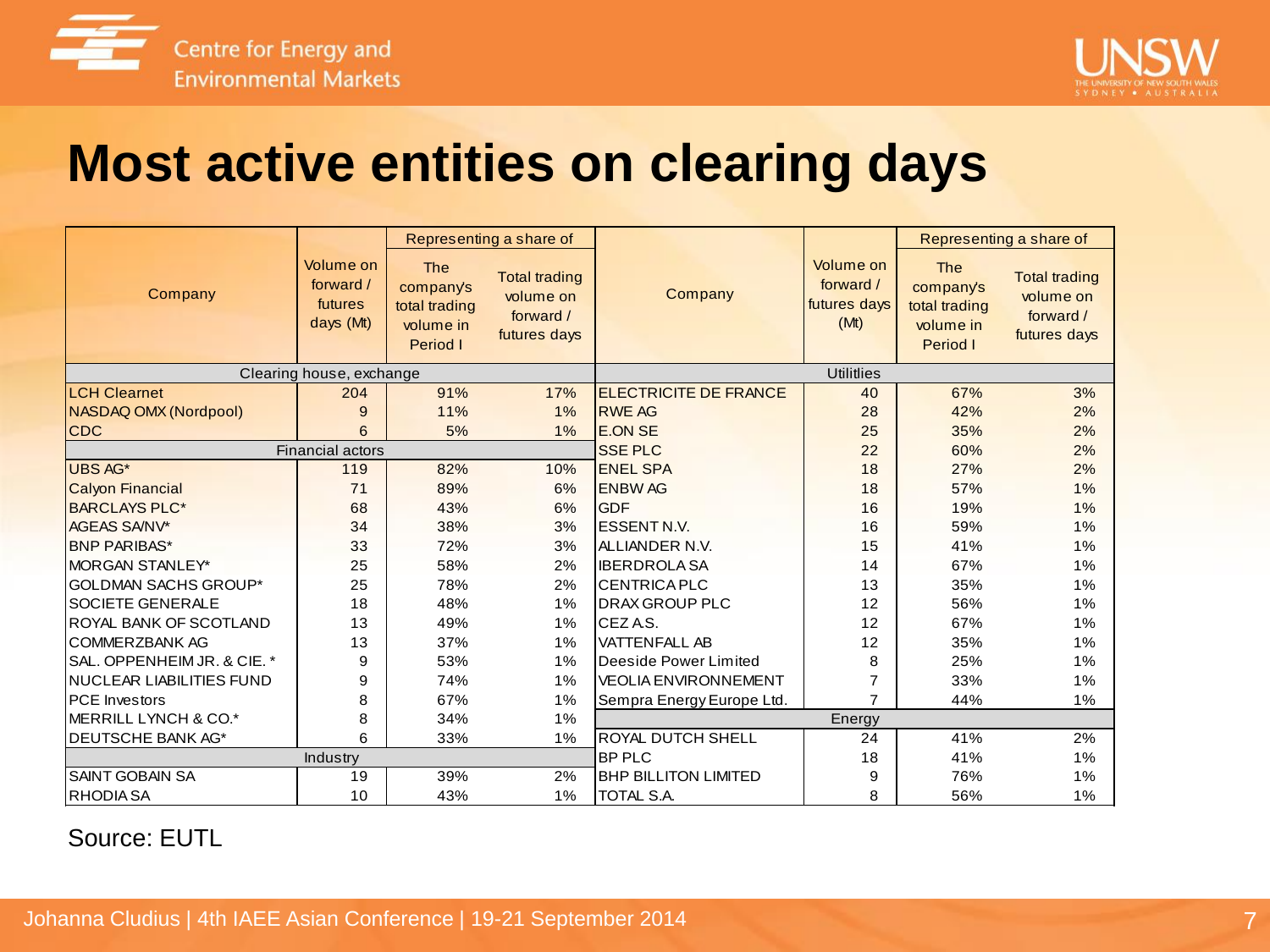



### **Biggest winners and losers**

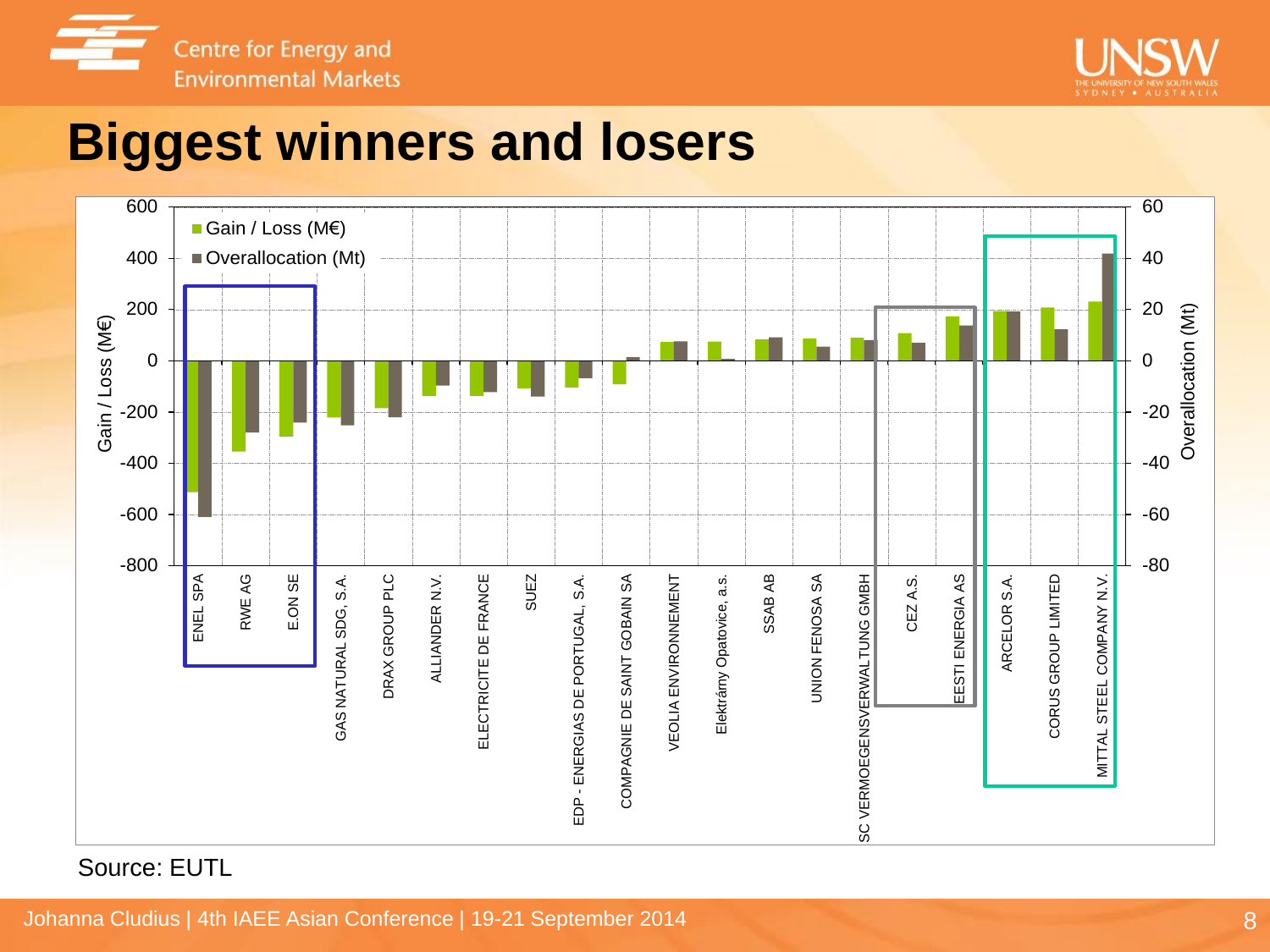



## **Sensitvity to price assumptions**

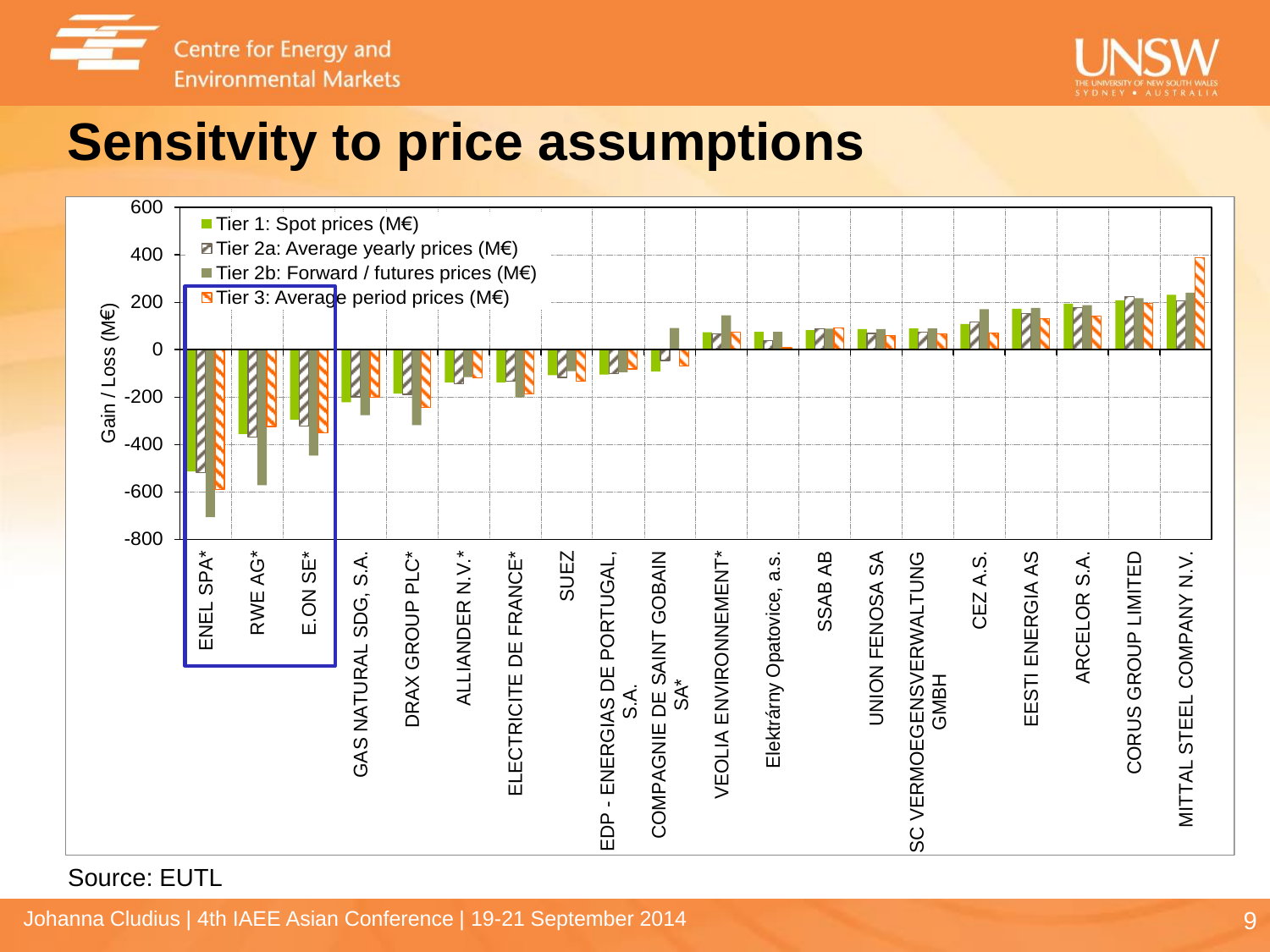



# **Regression analysis**

#### **Two-step model (cf. Zaklan 2013)**





 $Cov(u_1, u_2) = \rho$ 

**Number of accounts used as exclusion restriction**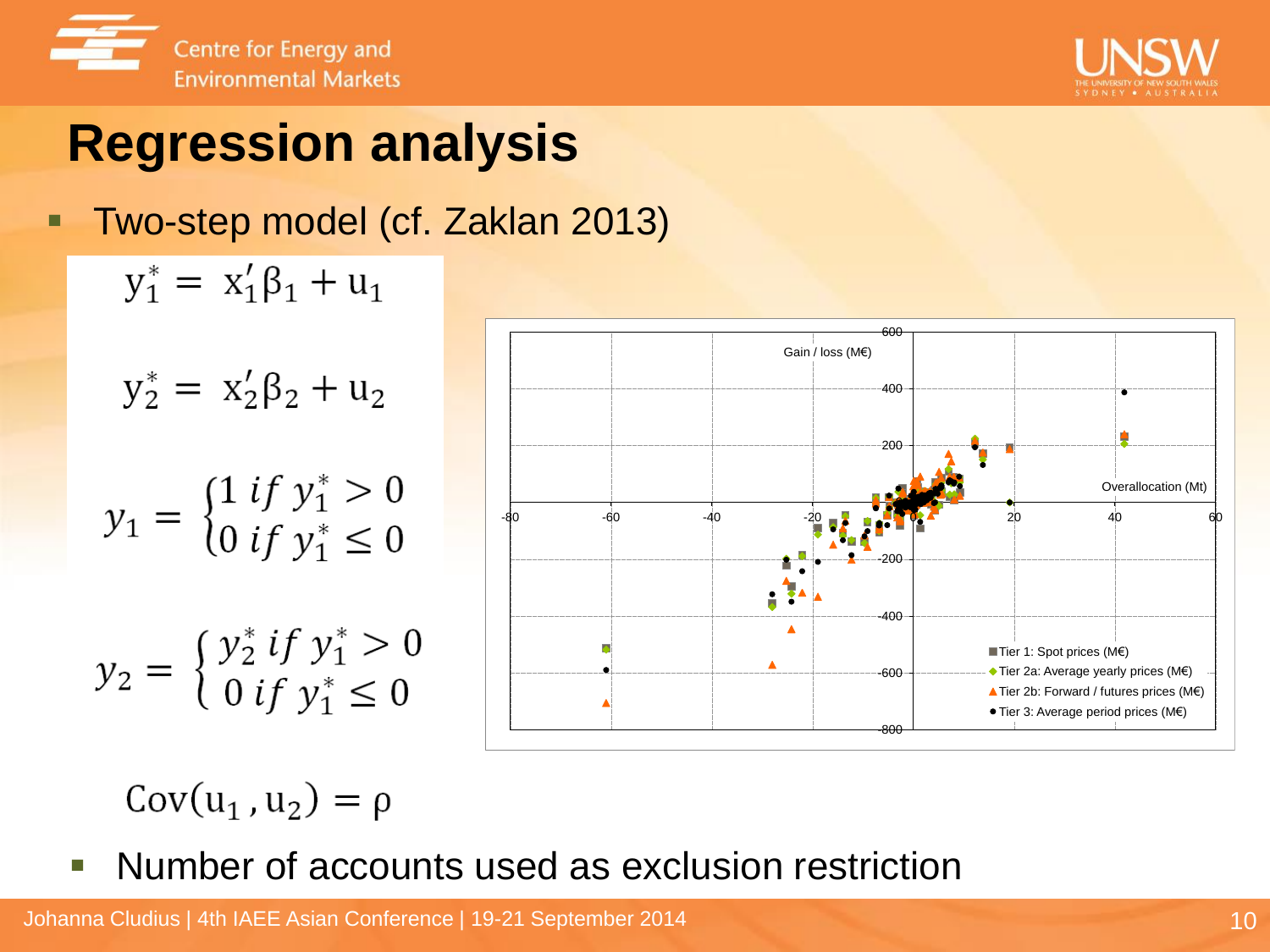



## **Summary statistics**

| <b>Summary statistics</b>                   |       |                |              |                |                 |                 |                |                |      |                |            |
|---------------------------------------------|-------|----------------|--------------|----------------|-----------------|-----------------|----------------|----------------|------|----------------|------------|
|                                             |       |                |              |                |                 |                 |                |                |      |                |            |
|                                             |       |                |              |                |                 |                 |                |                |      |                |            |
|                                             | Obs.  | Mean           | Min          | P <sub>5</sub> | P <sub>10</sub> | P <sub>25</sub> | <b>Median</b>  | P75            | P90  | P95            | <b>Max</b> |
| <b>Trade</b>                                | 4,559 | 0.65           |              |                |                 |                 |                |                |      |                |            |
| <b>Number of accounts</b>                   | 4,559 | $\overline{2}$ | $\mathbf{1}$ | $\mathbf{1}$   | $\overline{1}$  | $\mathbf{1}$    | $\mathbf{1}$   | $\overline{2}$ | 4    | $\overline{7}$ | 216        |
| <b>Has PHA</b>                              | 4,559 | 0.04           |              |                |                 |                 |                |                |      |                |            |
| Short                                       | 4,559 | 0.26           |              |                |                 |                 |                |                |      |                |            |
| Position (Mt)                               | 4,559 | 0.03           | $-60.96$     | $-0.03$        | $-0.01$         | $-0.0002$       | 0.01           | 0.03           | 0.15 | 0.33           | 41.90      |
| <b>Small</b>                                | 4,559 | 0.58           |              |                |                 |                 |                |                |      |                |            |
| <b>Medium</b>                               | 4,559 | 0.24           |              |                |                 |                 |                |                |      |                |            |
| Large                                       | 4,559 | 0.13           |              |                |                 |                 |                |                |      |                |            |
| Very large                                  | 4,559 | 0.05           |              |                |                 |                 |                |                |      |                |            |
| <b>Electricity</b>                          | 4,559 | 0.10           |              |                |                 |                 |                |                |      |                |            |
| Gains                                       |       |                |              |                |                 |                 |                |                |      |                |            |
| Tier 1: Spot prices ( $M \in$ )             | 2,955 | 0.25           | $-512.89$    | $-0.20$        | $-0.05$         | $-0.0005$       | 0.02           | 0.33           | 1.61 | 3.86           | 231.44     |
| Tier 2a: Avg. yearly prices (M€)            | 2,955 | 0.19           | $-518.28$    | $-0.29$        | $-0.08$         | $-0.001$        | 0.03           | 0.31           | 1.48 | 3.66           | 224.35     |
| Tier 2b: Forw. / fut. prices $(M \epsilon)$ | 2,955 | 0.14           | $-705.71$    | $-0.23$        | $-0.06$         | $-0.0005$       | 0.02           | 0.36           | 1.81 | 4.53           | 240.43     |
| Tier 3: Avg. period prices $(M \epsilon)$   | 2,955 | 0.16           | $-589.41$    | $-0.51$        | $-0.15$         | $-0.03$         | 0.05           | 0.34           | 1.60 | 4.23           | 387.63     |
| First                                       | 2,955 | 0.40           |              |                |                 |                 |                |                |      |                |            |
| Second                                      | 2,955 | 0.36           |              |                |                 |                 |                |                |      |                |            |
| Third                                       | 2,955 | 0.24           |              |                |                 |                 |                |                |      |                |            |
| Number of trades                            | 2,955 | 13             | $\mathbf 1$  | $\mathbf{1}$   | $\mathbf{1}$    | $\mathbf{1}$    | $\overline{2}$ | 5              | 13   | 27             | 2,986      |
| Via intermediary                            | 2,955 | 0.60           |              |                |                 |                 |                |                |      |                |            |

Sources: EUTL, Point Carbon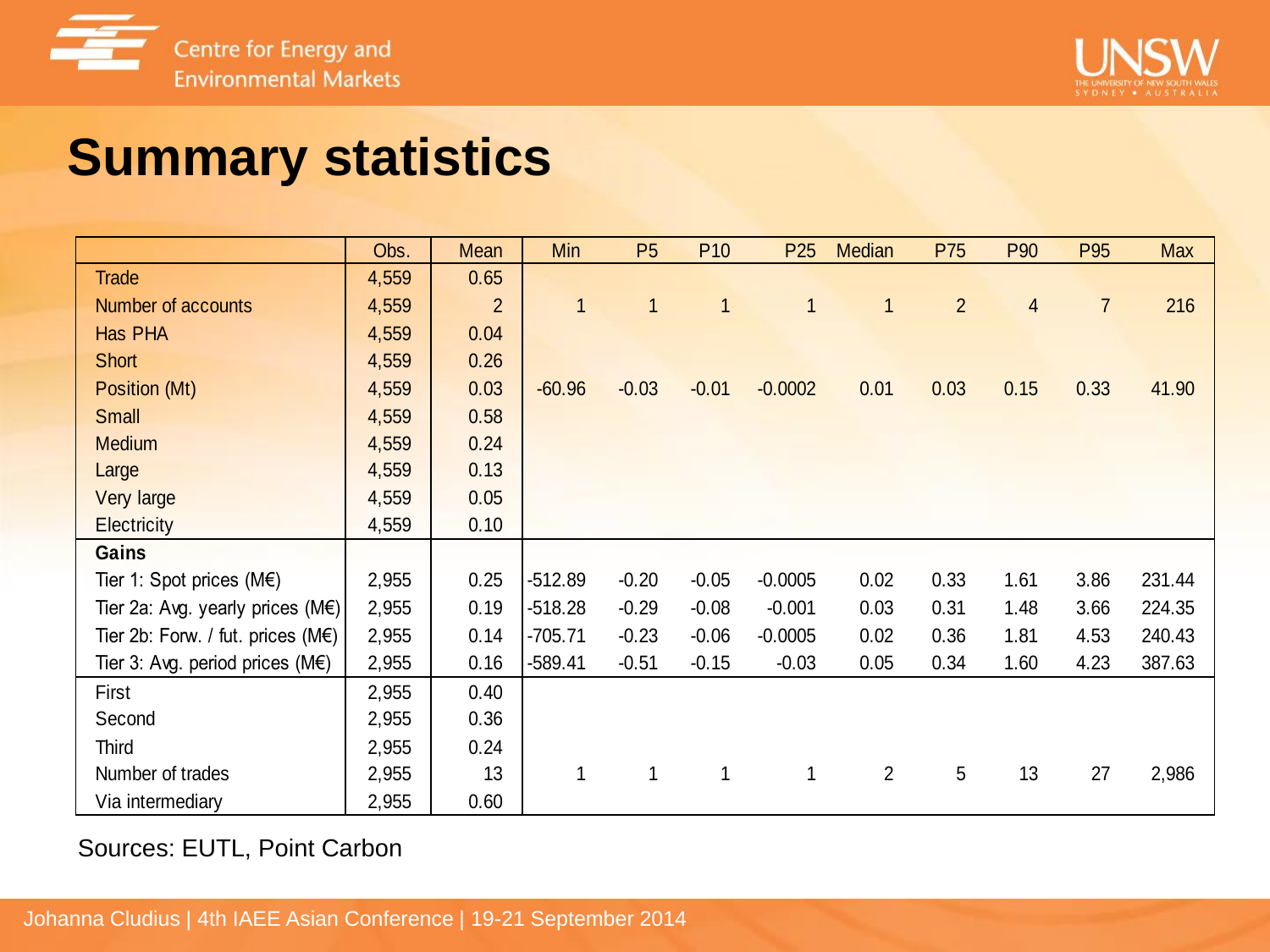



### **Regression results**

|                  | Tier 1: Spot prices | Tier 2a: Average<br>yearly prices | Tier 2b: Forward /<br>futures prices | Tier 3: Average period<br>prices |
|------------------|---------------------|-----------------------------------|--------------------------------------|----------------------------------|
| <b>Short</b>     | 0.30                | $0.41***$                         | $0.51**$                             | $0.53***$                        |
|                  | (0.21)              | (0.10)                            | (0.25)                               | (0, 13)                          |
| Position         | $-0.08$             | 0.19                              | 0.33                                 | $7.62***$                        |
|                  | (0.38)              | (0, 26)                           | (0.36)                               | (1.01)                           |
| <b>PosXFirst</b> | $8.05***$           | $8.46***$                         | $7.32***$                            | 0.45                             |
|                  | (141)               | 10 751                            | TL381                                | (1.20)                           |
| PosXSecond       | $2.55***$           | $3.15***$                         | $2.52***$                            | $-0.72$                          |
|                  | (U.02)              | (0.48)                            | (0.63)                               | (1.22)                           |
| <b>First</b>     | $0.23***$           | $0.11*$                           | 0.01                                 | $-0.06$                          |
|                  | (0.09)              | (0.06)                            | (0.08)                               | (0.06)                           |
| Second           | 0.05                | $0.06**$                          | $-0.02$                              | $-0.004$                         |
|                  | (0.03)              | (0.02)                            | (0.03)                               | (0.03)                           |
| Medium           | 0.21                | $0.21***$                         | $0.47**$                             | 0.19                             |
|                  | (0.17)              | (0.09)                            | (0.22)                               | (0.12)                           |
| Large            | $0.94**$            | $0.88***$                         | $0.74*$                              | $0.57**$                         |
|                  | (0.39)              | (0.22)                            | (0.43)                               | (0.23)                           |
| Electricity      | $0.37**$            | $0.34***$                         | $-0.01$                              | $0.13*$                          |
|                  | (0.15)              | (0.12)                            | (0.26)                               | (0.07)                           |
| Number trades    | $-0.02***$          | $-0.02***$                        | $0.03***$                            | $-0.003$                         |
|                  | (0.005)             | (0.003)                           | (0.01)                               | (0.005)                          |
| Has PHA          | $-0.95***$          | $-0.68**$                         | $-0.53$                              | $-0.29$                          |
|                  | (0.37)              | (0.32)                            | (0.60)                               | (0.32)                           |
| Via intermediary | 0.06                | 0.05                              | $-0.01$                              | $0.06**$                         |
|                  | (0.05)              | (0.04)                            | (0.05)                               | (0.03)                           |
| Constant         | $-0.69$             | $-0.80***$                        | $-1.16**$                            | $-0.94***$                       |
|                  | (0.43)              | (0.19)                            | (0.51)                               | (0.25)                           |
| Country dummies  | $\overline{X}$      | X                                 | $\overline{X}$                       | X                                |

Johanna Cludius | 4th IAEE Asian Conference | 19-21 September 2014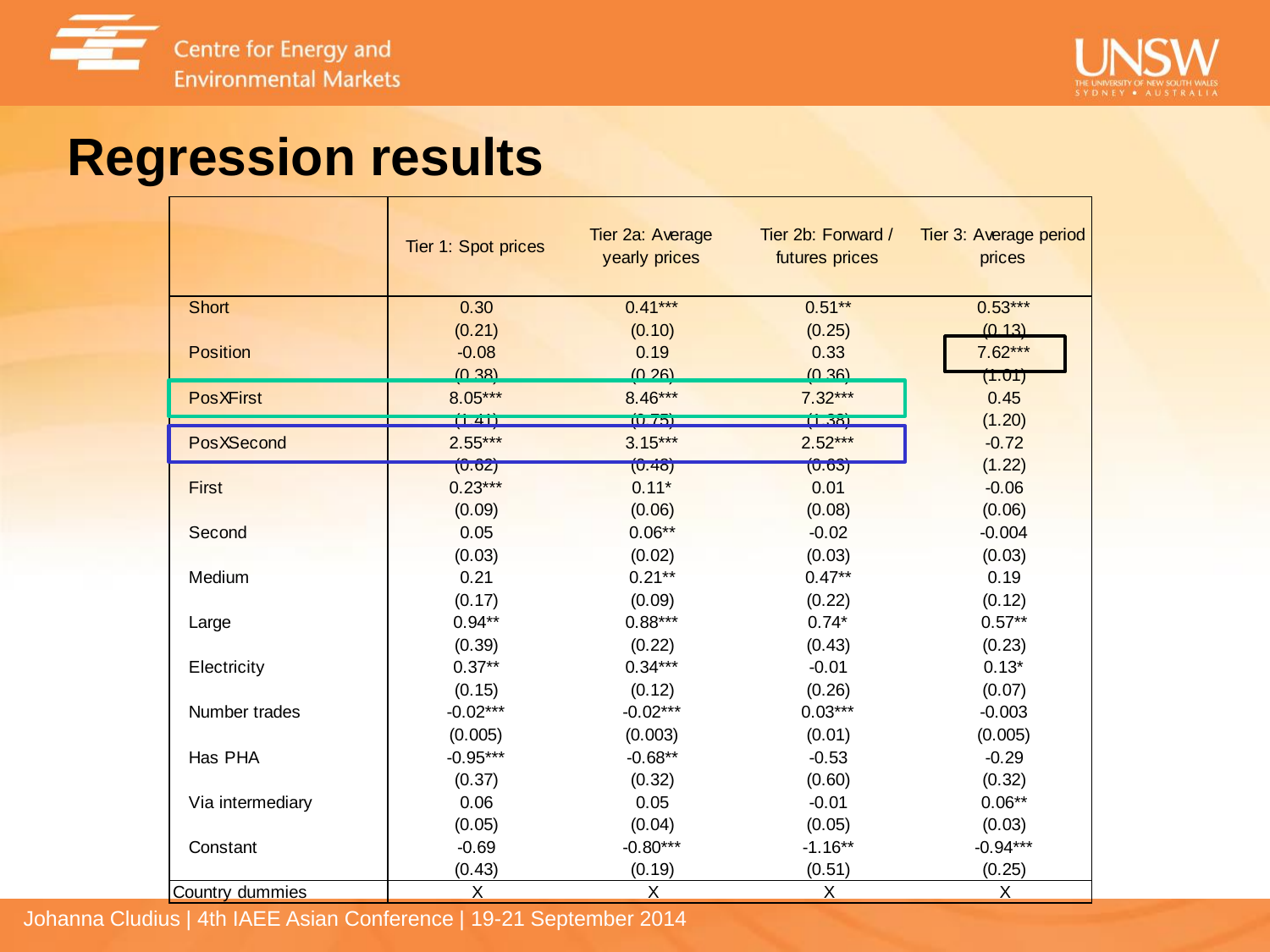



#### **Regression results: Selection equation**

|                                                                                                                                           | Tier 1: Spot prices | Tier 2a: Average<br>yearly prices | Tier 2b: Forward /<br>futures prices | Tier 3: Average period<br>prices |  |  |  |  |  |
|-------------------------------------------------------------------------------------------------------------------------------------------|---------------------|-----------------------------------|--------------------------------------|----------------------------------|--|--|--|--|--|
|                                                                                                                                           |                     | Selection equation                |                                      |                                  |  |  |  |  |  |
| Number accounts                                                                                                                           | $0.14***$           | $0.14***$                         | $0.14***$                            | $0.18***$                        |  |  |  |  |  |
|                                                                                                                                           | (0.03)              | (0, 03)                           | (0.03)                               | (0.05)                           |  |  |  |  |  |
| Short                                                                                                                                     | $0.87***$           | $0.82***$                         | $0.83***$                            | $0.82***$                        |  |  |  |  |  |
|                                                                                                                                           | 10,101              | <del>10.09)</del>                 | <del>10.10)</del>                    | <del>10.09)</del>                |  |  |  |  |  |
| <b>Medium</b>                                                                                                                             | $0.31***$           | $0.30***$                         | $0.30***$                            | $0.29***$                        |  |  |  |  |  |
|                                                                                                                                           | (0.05)              | (0.05)                            | (0.05)                               | (0.05)                           |  |  |  |  |  |
| Large                                                                                                                                     | $0.95***$           | $1.04***$                         | $1.01***$                            | $0.94***$                        |  |  |  |  |  |
|                                                                                                                                           | (0.19)              | (0.14)                            | (0.44)                               | (0.13)                           |  |  |  |  |  |
| Electricity                                                                                                                               | 0.11                | 0.13                              | $0.14*$                              | 0.09                             |  |  |  |  |  |
|                                                                                                                                           | (0.09)              | (0.08)                            | (0.08)                               | (0.08)                           |  |  |  |  |  |
| Constant                                                                                                                                  | $-0.09*$            | $-0.12$                           | $-0.12$                              | $-0.19**$                        |  |  |  |  |  |
|                                                                                                                                           | (0.08)              | (0.08)                            | (0.08)                               | (0.09)                           |  |  |  |  |  |
| Country dummies                                                                                                                           | Χ                   | X                                 | X                                    | X                                |  |  |  |  |  |
| ρ                                                                                                                                         | 0.42                | $0.62**$                          | $0.59*$                              | $0.67***$                        |  |  |  |  |  |
|                                                                                                                                           | (0.38)              | (0.18)                            | (0.23)                               | (0.14)                           |  |  |  |  |  |
| Observations<br>2751 (4343)<br>Uncensored (Total)<br>*** Significant at the 99% confidence level, ** at the 95% level, * at the 90% level |                     |                                   |                                      |                                  |  |  |  |  |  |

Sources: EUTL, Point Carbon

Note: Newey-West standard errors in parentheses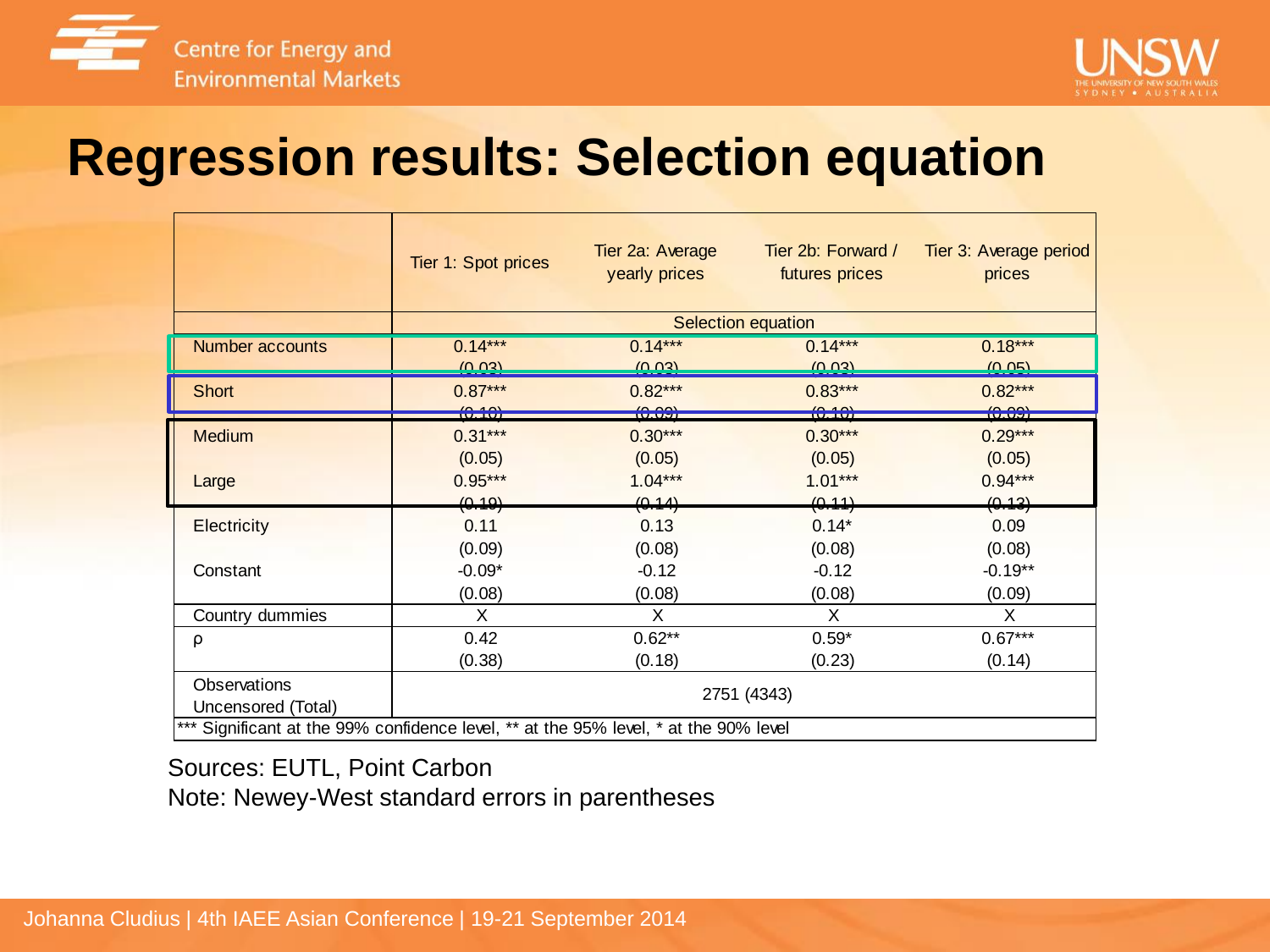



# **Estimates of windfall profits due to cost pass-through**

#### **Electricity sector**

- $\epsilon \in \{5.3, 6.7, 7\}$  billion annually for generators in Belgium, France, Germany and the Netherlands at carbon prices of 20 €/tCO<sub>2</sub>; free allocation of 90 % (Sijm et al. 2006)
- $\leq$  6 1.2 2.2 billion annually for each of the large four utilities in Germany at carbon prices of 25  $\epsilon$ /tCO<sub>2</sub>; free allocation of at least 90 % (Matthes 2008)
- $\mathbf{F} = \mathbf{F}$  19 billion annually for generators during 1<sup>st</sup> period (Keppler and Cruciani 2010)

#### Industry sector

- $\leq$  6.7 billion expected during third period (Martin et al. 2012)
- € 14 billion in 2005 2008 for refineries and iron and steel sector (Bruyn et al. 2010)
- Less consensus (cf. Demailly and Quirion 2008; Ponssard and Walker 2008)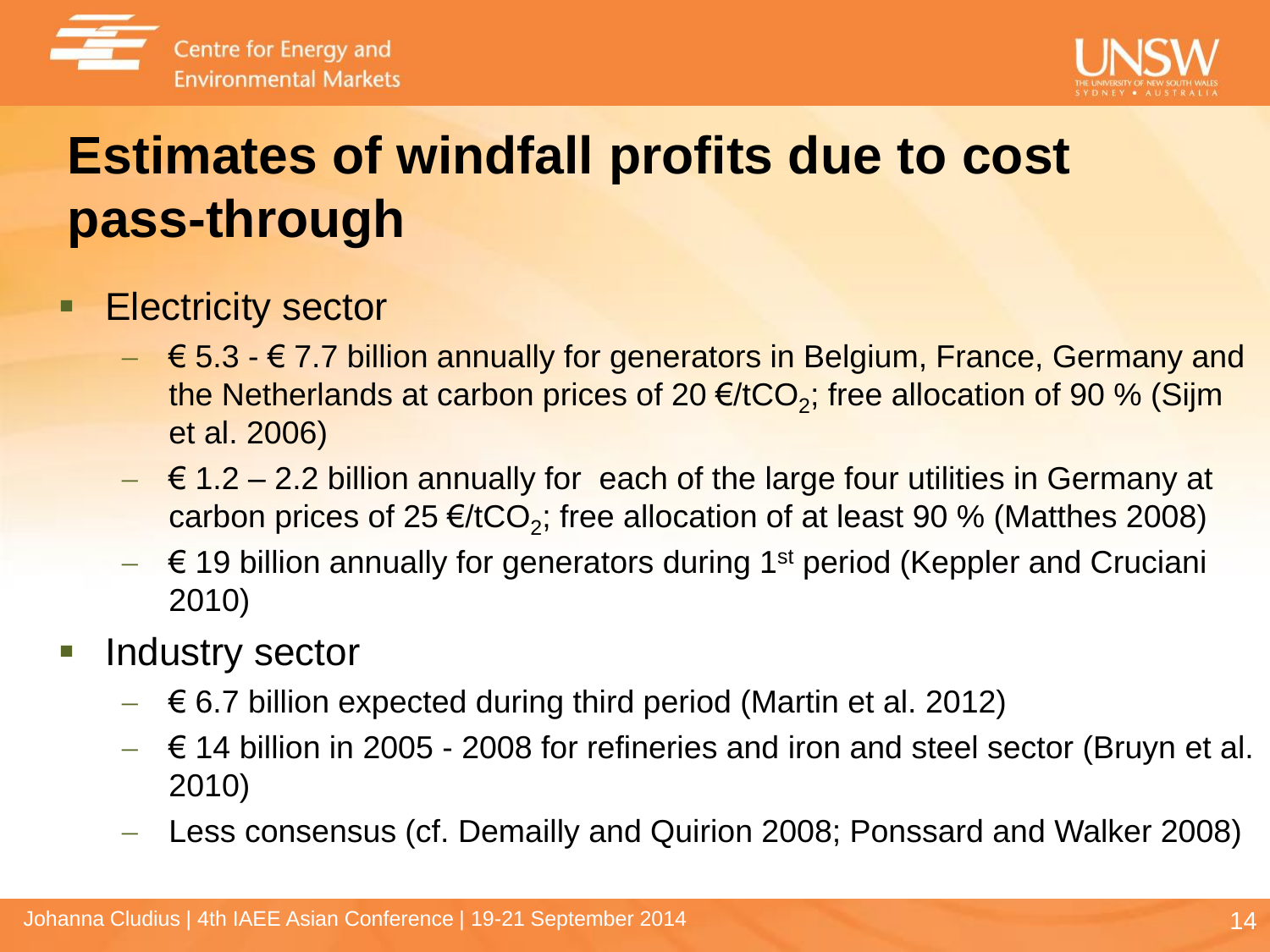



# **Policy implications**

- Significant wealth transfers during the first period of the EU ETS
	- Overallocation as important determinant for gains calculated from EUTL data
	- Larger companies more likely to trade (and make a gain) than small companies
- Biggest 'losers' on ETS market (electricity generators) likely to have received windfall profits due to cost pass-through over and above any costs incurred on the market for EUAs
- Who were the 'real losers'?
	- Majority of costs likely borne by households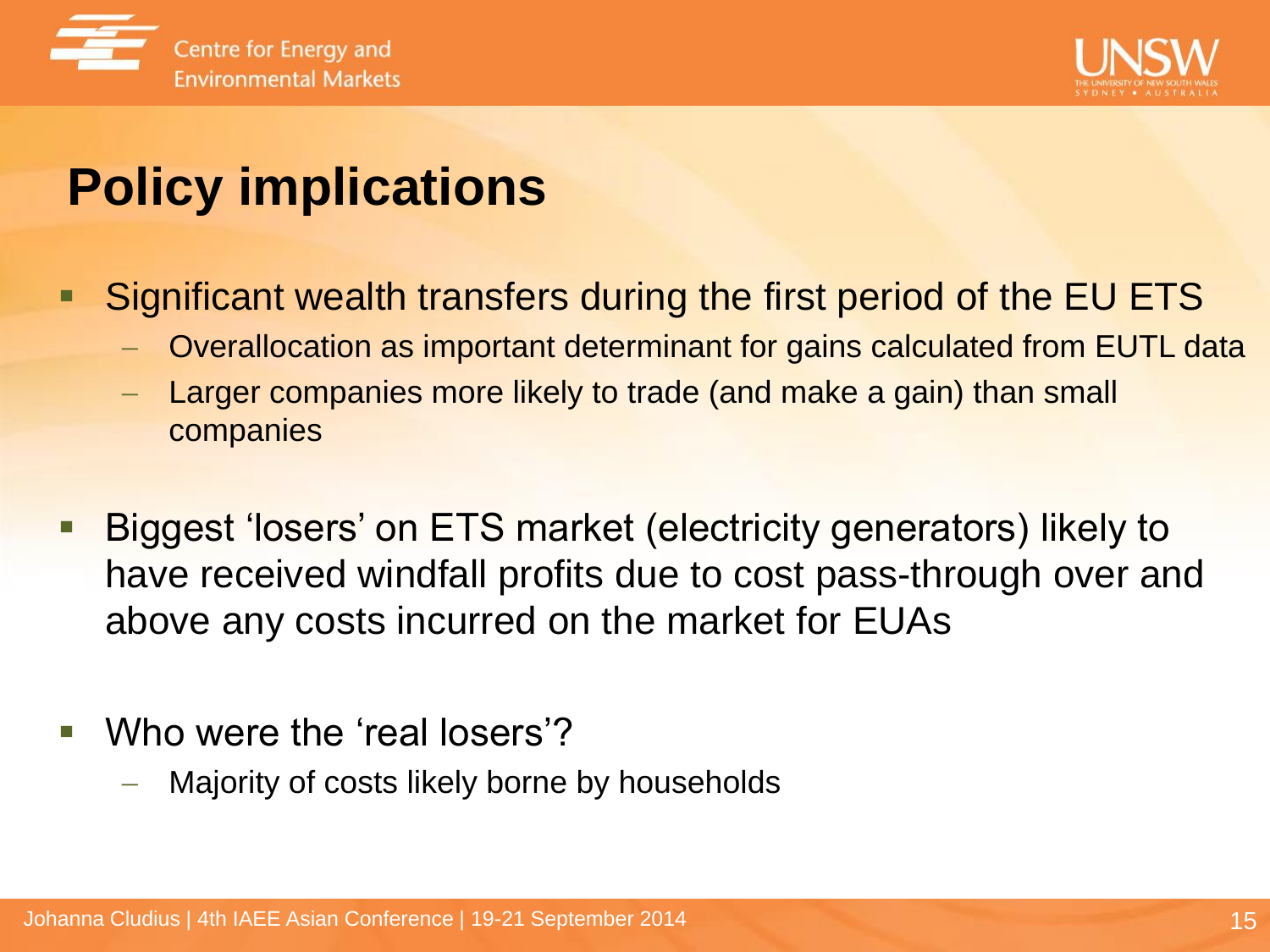



#### **Low-income households most likely to be affected**

- Spend a large fraction of their income on energy
- Firm profits most likely passed-through to higher income households
- High level of free allocation means less revenue for the government with which unwanted effects could be alleviated
- **Therefore, free allocation determines winners and losers within the** scheme, but also between scheme participants and households

# **Outlook**

- 2<sup>nd</sup> trading period
	- Majority of allowances still allocated for free
	- More mature market
- 3<sup>rd</sup> trading period
	- 50 % free allocation
	- Electricity sector has to buy most allowances, but large amount of free allocation to industry continues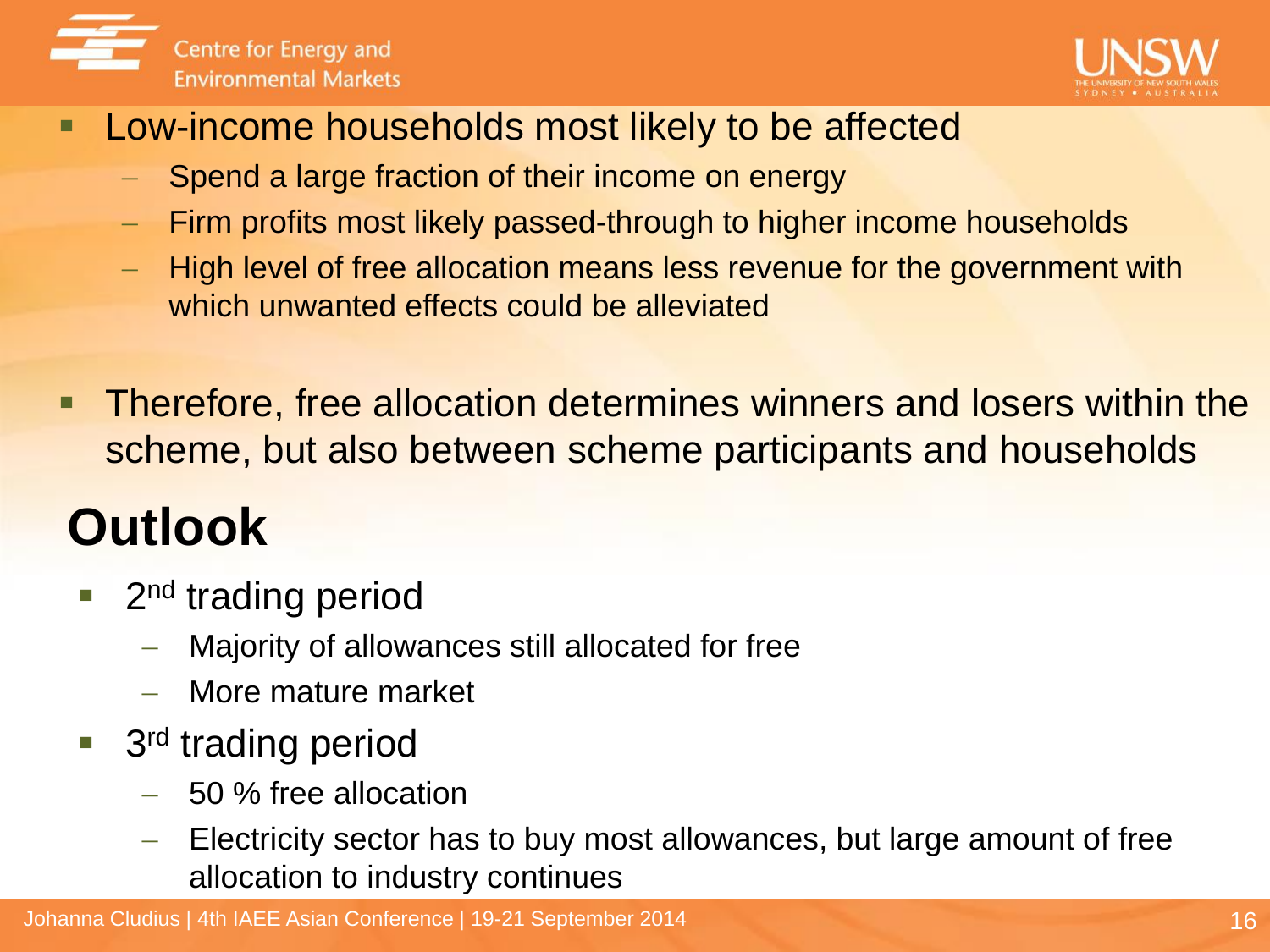



## **Thank you very much for your attention**



## **Questions?**

j.cludius@unsw.edu.au